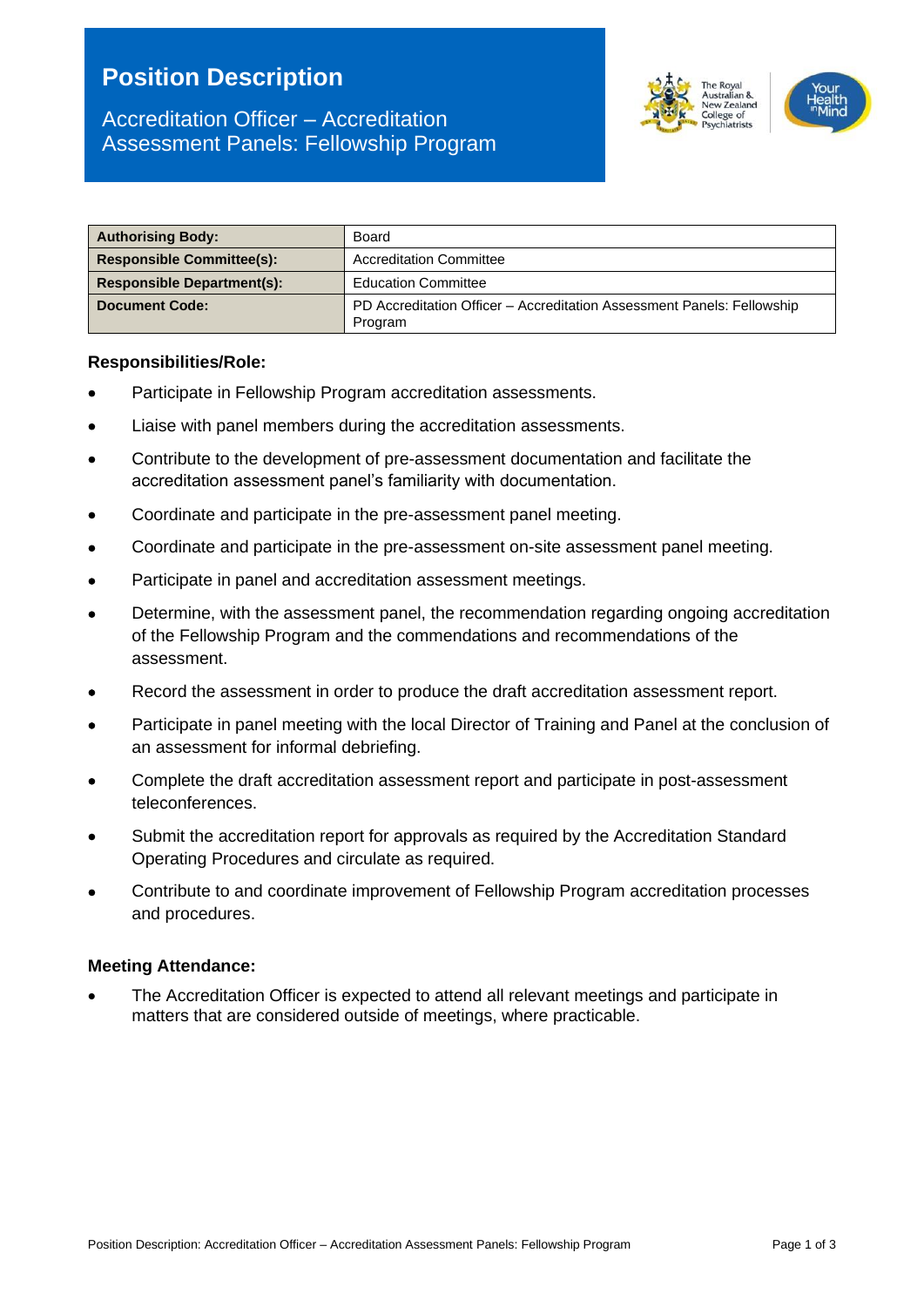## **Selection Criteria:**

- Appointment as a RANZCP Education and Training staff member with appropriate accreditation assessment training.
- A commitment to the administrative support of psychiatry training.

## **Selection Process:**

This position is related to employment by the RANZCP.

## **Voting Rights:**

A full voting member of the Panel.

## **Reporting Relationships:**

## *Internal Relationships:*

Accreditation outcomes are reported by the accreditation assessment panel, and coordinated by the Accreditation Officer, as required, to:

- The Board
- Corporate Governance and Risk Committee
- The Education Committee
- The Accreditation Committee
- The Committee for Training
- The Committee for Education Evaluation, Monitoring and Reporting
- Branch Training Committees or the New Zealand National Training Committee
- Directors of Training
- Trainees in the Training Program
- Local Training Committees
- Local Health Services.

The Accreditation Officer reports internally as required.

## *External Relationships:*

• The Accreditation Officer participates in meetings with external stakeholders as required during accreditation assessments.

## **Associated RANZCP Document/Sources of Information:**

- Accreditation Committee Regulations and Panel Position Descriptions
- Training Program Accreditation Standards and Accreditation Assessment Report
- Accreditation Policy
- Removal of Accreditation Policy
- Committee Meeting Operations Regulations
- RANZCP Constitution, Media and Communications Policy, Code of Conduct, Code of Ethics, Conflict of Interest Guideline, Conflict of Interest Register, Risk Management Policy, relevant Risk Register, Deed of Undertaking in relation to Confidentiality and Conflict of Interest, Privacy Policy, Delegation of Authority Guideline, Travel and Expense Policy and Expense Claim Form, Document Approval Pathway Procedure and RANZCP website.